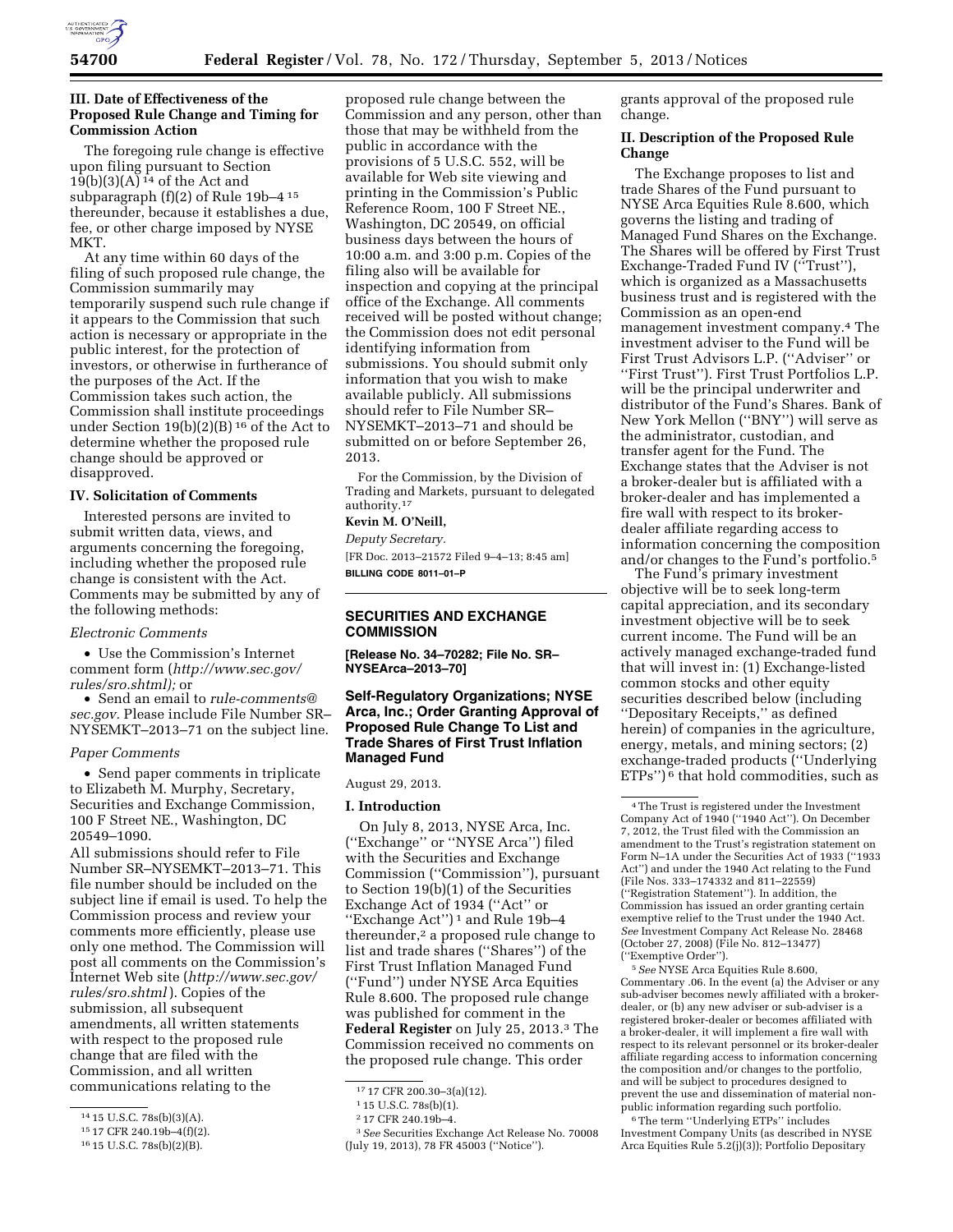gold and silver, or futures on such commodities; (3) debt securities and Underlying ETPs that invest in such securities; and (4) real estate interests, including other exchange-traded funds that invest in such interests.

The asset class allocation between equity securities, bonds, commodities, and real estate will be performed on a quarterly basis by First Trust. Changes to the asset allocation will be considered on a shorter time frame if market conditions warrant.7 After the initial asset class allocation, the securities for each asset type will be selected as described below.

#### Equity Allocation

The Fund may invest in equity securities, which include common stocks; preferred securities; warrants to purchase common stocks or preferred securities; securities convertible into common stocks or preferred securities; and other securities with equity characteristics. The Fund also may invest in U.S. dollar-denominated foreign equity securities.8

Under normal market conditions,9 the Fund will invest, in addition to common stocks, in U.S. dollardenominated sponsored depositary receipts, which will include American Depositary Receipts (''ADRs''), Global Depositary Receipts (''GDRs''), European Depositary Receipts (''EDRs''), and American Depositary Shares (''ADSs'') (collectively ''Depositary Receipts''),10

7Such market conditions could include periods of extreme volatility and force majeure events including, but not limited to, elements of nature or acts of God, earthquakes, strikes, riots, acts of war, terrorism, or other national emergencies.

8*See infra* note 10.

9The term ''under normal market conditions'' includes, but is not limited to, the absence of extreme volatility or trading halts in the equity markets or the financial markets generally; operational issues causing dissemination of inaccurate market information; or force majeure type events such as systems failure, natural or manmade disaster, act of God, armed conflict, act of terrorism, riot or labor disruption, or any similar intervening circumstance.

10The equity securities, including Depositary Receipts, in which the Fund will invest will trade in markets that are members of the Intermarket Surveillance Group (''ISG'') or are parties to comprehensive surveillance sharing agreements with the Exchange.

of agriculture, energy, metals, and mining companies.

The Adviser anticipates that the equities portion of the portfolio initially will represent 60% of the net assets of the Fund, although this percentage may vary over time.

An initial universe of inflation-related stocks will be created by selecting stocks of agricultural, energy, metals, and mining companies that trade on a U.S. stock exchange and have adequate liquidity for investment. The Fund's portfolio will be selected by examining the historical financial results of the securities from the initial universe. Companies that do not produce positive cash flow or companies with credit quality issues will be eliminated. The securities will then be evaluated by fundamental factors such as sales, earnings, and cash flow growth; valuation factors such as price/earnings, price/cash flow, price/sales, and price/ book; and technical factors such as price momentum and earnings surprises. An estimated value will be calculated for each of the companies. The companies that currently trade at an attractive market price relative to their estimated value will be favored over companies that do not. The final portfolio will then be selected by the Adviser based on the security's fundamentals, valuation and technical factors, the security's relative valuation, and other qualitative factors such as competitive advantages, new products, and quality of management.

#### Bond Allocation

The Fund will invest in the types of bonds described below primarily through investing in Underlying ETPs that concentrate in these types of holdings. Bonds with fixed coupons during periods of rising inflation expectations may likely experience price depreciation due to the impact of rising interest rates. The negative effects of inflation on bonds may be offset through Underlying ETPs that invest in inflation-linked bonds. Inflation-linked government bonds, commonly known in the U.S. as Treasury Inflation-Protected Securities (''TIPS''), are securities issued by governments that are designed to provide inflation protection to investors. The coupon payments and principal value on these securities are adjusted according to inflation over the life of the bonds. The Underlying ETPs chosen to represent the bond portion of the portfolio will be reviewed for capitalization, liquidity, expenses, tracking error, and taxation structure factors. First Trust anticipates that the bond portion of the portfolio will initially represent approximately 20%

of the net assets of the Fund, although this percentage may vary over time.

The Fund, through investments in Underlying ETPs, will invest primarily in investment grade debt securities with respect to the bond portion of its portfolio and may invest up to 15% of its net assets in high yield debt securities, including leveraged loans,<sup>11</sup> that are rated below investment grade at the time of purchase, or unrated securities deemed by the Fund's Adviser to be of comparable quality. ''Below investment grade'' is defined as those securities that have a long-term credit rating below ''BBB-'' by Standard & Poor's Rating Group, a division of McGraw Hill Companies, Inc. (''S&P''), or below ''Baa3'' by Moody's Investors Service, Inc. (''Moody's''), or comparably rated by another nationally recognized statistical rating organization.

The Fund, or the Underlying ETPs in which it may invest, may invest in a variety of debt securities, including corporate debt securities, U.S. government securities, and non-U.S. debt securities. Corporate debt securities are fixed-income securities issued by businesses to finance their operations. Notes, bonds, debentures, and commercial paper are the most common types of corporate debt securities, with the primary difference being their maturities and secured or unsecured status. Commercial paper has the shortest term and is usually unsecured. Certain debt securities held by the Fund may include debt instruments that have economic characteristics that are similar to preferred securities. Such debt instruments are typically issued by corporations, generally in the form of interest bearing notes, or by an affiliated business trust of a corporation, generally in the form of (i) beneficial interests in subordinated debentures or similarly structured securities or (ii) more senior debt securities that pay income and trade in a manner similar to preferred securities. Such debt instruments that have economic characteristics similar to preferred securities include trust preferred securities, hybrid trust

Receipts (as described in NYSE Arca Equities Rule 8.100); Trust Issued Receipts (as described in NYSE Arca Equities Rule 8.200); Commodity-Based Trust Shares (as described in NYSE Arca Equities Rule 8.201); Currency Trust Shares (as described in NYSE Arca Equities Rule 8.202); Commodity Index Trust Shares (as described in NYSE Arca Equities Rule 8.203); Trust Units (as described in NYSE Arca Equities Rule 8.500); Managed Fund Shares (as described in NYSE Arca Equities Rule 8.600); and closed-end funds. The Underlying ETPs all will be listed and traded in the U.S. on registered exchanges.

<sup>11</sup>Under normal market conditions, the Fund may invest up to 15% of its net asset value (''NAV'') in leveraged loans, including senior secured bank loans, unsecured and/or subordinated bank loans, loan participations, and unfunded contracts. The Fund may invest in such loans by purchasing assignments of all or a portion of loans or loan participations from third parties. These loans are made by or issued to corporations primarily to finance acquisitions, refinance existing debt, support organic growth, or pay out dividends, and are typically originated by large banks and are then syndicated out to institutional investors as well as to other banks.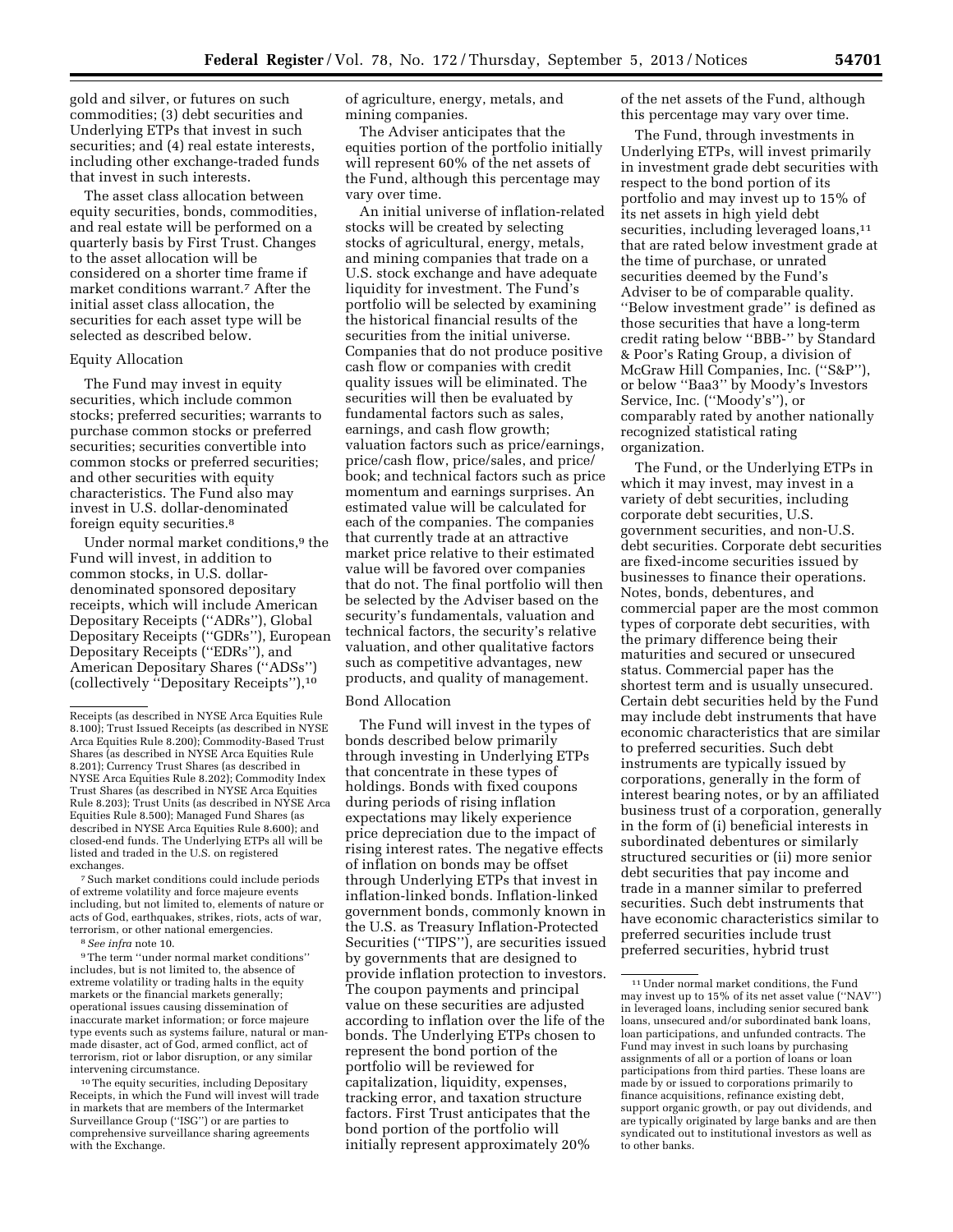preferred securities, and senior notes/ baby bonds.

The Fund will invest in Underlying ETPs that are designed to track government bond indexes, bank loan indexes, and floating rate security indexes.

# Commodities Allocation

The Fund will invest in commodities through investing in Underlying ETPs that invest in commodities or futures on such commodities, such as gold, silver, and commodity indexes. In general, commodities have relatively high correlations with inflation, and the prices of real assets, such as gold, silver, oil, and copper, often rise along with increasing interest rates and inflation. Additionally, commodities normally move in the opposite direction of the U.S. dollar. First Trust anticipates that the commodities portion of the portfolio will represent 10% of the initial net assets of the Fund, although this percentage may vary over time.

### Real Estate Allocation

The Fund will invest in U.S. exchange-listed securities of real estate investment trusts (''REITS''). In general, real estate prices have generated a correspondingly large increase in return and largely preserved the purchasing power of the original investment during periods of high inflation. The real estate portion of the portfolio will represent 10% of the initial net assets of the Fund, although this percentage may vary over time. The Fund also may invest in exchange-traded funds designed to track real estate indexes.

#### Other Investments

Normally, the Fund will invest substantially all of its assets in the securities allocations described above to meet its investment objectives. The Fund may invest the remainder of its assets in securities with maturities of less than one year or cash equivalents, or it may hold cash. The percentage of the Fund invested in such holdings may vary and depend on several factors, including market conditions. For temporary defensive purposes and during periods of high cash inflows or outflows, the Fund may depart from its principal investment strategies and invest part or all of its assets in these securities or it may hold cash.<sup>12</sup> During

such periods, the Fund may not be able to achieve its investment objectives. The Fund may adopt a defensive strategy when the portfolio manager believes securities in which the Fund normally invests have elevated risks due to political or economic factors and in other extraordinary circumstances.

The Fund may invest up to 15% of its net assets in U.S. exchange-listed futures, interest rate swaps, total return swaps, non-U.S. currency swaps, credit default swaps,13 U.S. exchange-listed options, forward contracts, and other derivative instruments in the aggregate to seek to enhance returns,<sup>14</sup> to hedge some of the risks of its investments in securities,<sup>15</sup> as a substitute for a position in the underlying asset, to reduce transaction costs, to maintain full market exposure in a given asset class, to manage cash flows, to limit exposure to losses due to changes to non-U.S. currency exchange rates, or to preserve capital.16

The Fund will only enter into transactions in derivative instruments with counterparties that First Trust reasonably believes are capable of performing under the contract 17 and

13To the extent practicable, the Fund will invest in swaps cleared through the facilities of a centralized clearing house.

14For example, the Fund may sell exchange-listed covered calls on equity positions in the portfolio in order to enhance its income.

<sup>15</sup>The Fund may use derivative investments to hedge against interest rate and market risks. The Fund may engage in various interest rate and currency hedging transactions, including buying or selling U.S. exchange-listed options or entering into other transactions including forward contracts, fully collateralized swaps, and other derivatives transactions.

 $^{\rm 16}\rm{The}$  Fund will not enter into futures and options transactions if the sum of the initial margin deposits and premiums paid for unexpired options or futures exceeds 5% of the Fund's total assets.

<sup>17</sup>The Fund will seek, where possible, to use counterparties, as applicable, whose financial status

will post as collateral at least \$250,000 each day.

The Fund may invest in shares of money market funds to the extent permitted by the 1940 Act.

The Fund may not invest 25% or more of the value of its total assets in securities of issuers in any one industry or group of industries. This restriction does not apply to obligations issued or guaranteed by the U.S. government, its agencies, or instrumentalities.

The Fund may hold up to an aggregate amount of 15% of its net assets in illiquid securities (calculated at the time of investment), including Rule 144A securities deemed illiquid by the Adviser 18 and master demand notes. The Fund will monitor its portfolio liquidity on an ongoing basis to determine whether, in light of current circumstances, an adequate level of liquidity is being maintained, and will consider taking appropriate steps in order to maintain adequate liquidity if, through a change in values, net assets, or other circumstances, more than 15% of the Fund's net assets are held in illiquid securities. Illiquid securities include securities subject to contractual or other restrictions on resale and other instruments that lack readily available markets as determined in accordance with Commission staff guidance.

The Fund intends to qualify annually and to elect to be treated as a regulated investment company under the Internal Revenue Code.19

The Fund may invest up to 10% of its net assets in inverse Underlying ETPs, but it will not invest in leveraged or inverse leveraged Underlying ETPs.

The Fund's investments will be consistent with the Fund's investment objectives and will not be used to enhance leverage. That is, while the Fund will be permitted to borrow as

18 In reaching liquidity decisions, the Adviser may consider the following factors: the frequency of trades and quotes for the security; the number of dealers wishing to purchase or sell the security and the number of other potential purchasers; dealer undertakings to make a market in the security; and the nature of the security and the nature of the marketplace trades (*e.g.,* the time needed to dispose of the security, the method of soliciting offers, and the mechanics of transfer).

<sup>&</sup>lt;sup>12</sup> The Fund may, without limit as to percentage of assets, purchase U.S. government securities or short-term debt securities to keep cash on hand fully invested or for temporary defensive purposes. Short-term debt securities are securities from issuers having a long-term debt rating of at least A by S&P, Moody's, or Fitch, Inc. (''Fitch'') and having a maturity of one year or less. The use of

these temporary investments will not be a part of a principal investment strategy of the Fund. Shortterm debt securities are defined to include, without limitation, the following: (1) U.S. government securities, including bills, notes, and bonds differing as to maturity and rates of interest, which are either issued or guaranteed by the U.S. Treasury or by U.S. government agencies or instrumentalities; (2) certificates of deposit issued against funds deposited in a bank or savings and loan association; (3) bankers' acceptances, which are short-term credit instruments used to finance commercial transactions; (4) repurchase agreements, which involve purchases of debt securities; (5) bank time deposits, which are monies kept on deposit with banks or savings and loan associations for a stated period of time at a fixed rate of interest; and (6) commercial paper, which are short-term unsecured promissory notes, including variable rate master demand notes issued by corporations to finance their current operations. Master demand notes are direct lending arrangements between the Fund and a corporation. The Fund may only invest in commercial paper rated A–1 or higher by S&P, Prime-1 or higher by Moody's, or F2 or higher by Fitch.

is such that the risk of default is reduced; however, the risk of losses resulting from default is still possible. The Adviser's Execution Committee will evaluate the creditworthiness of counterparties on an ongoing basis. In addition to information provided by credit agencies, the Adviser's analysts will evaluate each approved counterparty using various methods of analysis, including the counterparty's liquidity in the event of default, the broker-dealer's reputation, the Adviser's past experience with the broker-dealer, the Financial Industry Regulatory Authority's (''FINRA'') BrokerCheck and disciplinary history, and its share of market participation.

<sup>19</sup> 26 U.S.C. 851.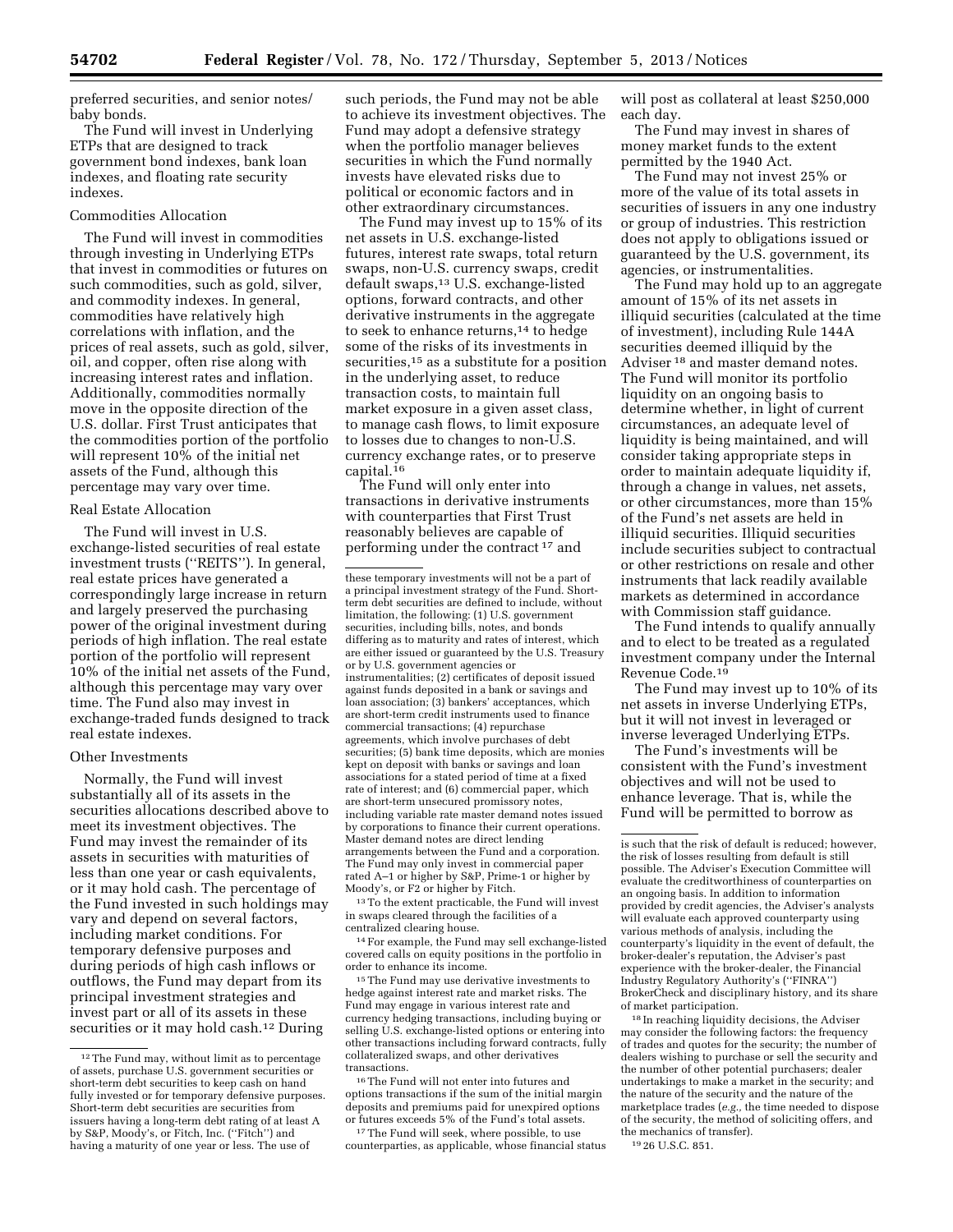permitted under the 1940 Act, the Fund's investments will not be used to seek performance that is the multiple or inverse multiple (*i.e.,* 2Xs and 3Xs) of the Fund's broad-based securities market index (as defined in Form N–1A) (*i.e.,* S&P 500).

Additional information regarding the Trust and the Shares, including investment strategies, risks, creation and redemption procedures, fees, portfolio holdings disclosure policies, distributions, and taxes, among other things, is included in the Notice and Registration Statement, as applicable.20

# **III. Discussion and Commission's Findings**

After careful review, the Commission finds that the proposed rule change is consistent with the requirements of Section 6 of the Act<sup>21</sup> and the rules and regulations thereunder applicable to a national securities exchange.22 In particular, the Commission finds that the proposed rule change is consistent with Section  $6(b)(5)$  of the Act,<sup>23</sup> which requires, among other things, that the Exchange's rules be designed to prevent fraudulent and manipulative acts and practices, to promote just and equitable principles of trade, to foster cooperation and coordination with persons engaged in facilitating transactions in securities, to remove impediments to and perfect the mechanism of a free and open market and a national market system, and, in general, to protect investors and the public interest. The Commission notes that the Fund and the Shares must comply with the requirements of NYSE Arca Equities Rule 8.600 for the Shares to be listed and traded on the Exchange.

The Commission finds that the proposal to list and trade the Shares on the Exchange is consistent with Section  $11A(a)(1)(C)(iii)$  of the Act,<sup>24</sup> which sets forth Congress's finding that it is in the public interest and appropriate for the protection of investors and the maintenance of fair and orderly markets to assure the availability to brokers, dealers, and investors of information with respect to quotations for, and transactions in, securities. Quotation and last-sale information for the Shares will be available via the Consolidated Tape Association (''CTA'') high-speed line. In addition, the Portfolio Indicative Value, as defined in NYSE Arca Equities

Rule 8.600(c)(3), will be widely disseminated every 15 seconds throughout the Exchange's Core Trading Session by one or more major market data vendors.25 On each business day, before commencement of trading in Shares in the Core Trading Session on the Exchange, the Fund will disclose on its Web site the Disclosed Portfolio, as defined in NYSE Arca Equities Rule 8.600(c)(2), that will form the basis for the Fund's calculation of NAV at the end of the business day.26 The Fund's NAV will be determined as of the close of trading (normally 4:00 p.m. Eastern Time) on each day the New York Stock Exchange is open for business. A basket composition file, which will include the security names and share quantities required to be delivered in exchange for the Fund's Shares, together with estimates and actual cash components, will be publicly disseminated daily prior to the opening of the New York Stock Exchange via the National Securities Clearing Corporation. Information regarding market price and trading volume of the Shares will be continually available on a real-time basis throughout the day on brokers' computer screens and other electronic services. Information regarding the previous day's closing price and trading volume information for the Shares will be published daily in the financial section of newspapers. The intra-day, closing, and settlement prices of the portfolio securities will also be readily available from the national securities exchanges trading such securities, automated quotation systems, published or other public sources, or on-line information services such as Bloomberg or Reuters. The Fund's Web site will include a form of the prospectus for the

26On a daily basis, the Fund will disclose for each portfolio security and other financial instrument of the Fund the following information on the Fund's Web site: ticker symbol (if applicable); name of security and financial instrument; number of shares, if applicable, and dollar value of securities and financial instruments held in the portfolio; and percentage weighting of the security and financial instrument in the portfolio. The Web site information will be publicly available at no charge.

Fund and additional data relating to NAV and other applicable quantitative information.

The Commission further believes that the proposal to list and trade the Shares is reasonably designed to promote fair disclosure of information that may be necessary to price the Shares appropriately and to prevent trading when a reasonable degree of transparency cannot be assured. The Commission notes that the Exchange will obtain a representation from the issuer of the Shares that the NAV per Share will be calculated daily and that the NAV and the Disclosed Portfolio will be made available to all market participants at the same time.27 In addition, trading in the Shares will be subject to NYSE Arca Equities Rule 8.600(d)(2)(D), which sets forth circumstances under which Shares of the Fund may be halted. The Exchange may halt trading in the Shares if trading is not occurring in the securities and/or the financial instruments comprising the Disclosed Portfolio of the Fund, or if other unusual conditions or circumstances detrimental to the maintenance of a fair and orderly market are present.28 Further, the Commission notes that the Reporting Authority that provides the Disclosed Portfolio must implement and maintain, or be subject to, procedures designed to prevent the use and dissemination of material, non-public information regarding the actual components of the portfolio.29 The Commission notes that the Financial Industry Regulatory Authority (''FINRA''), on behalf of the Exchange,30 will communicate as needed regarding trading in the Shares, equity securities, futures contracts, and options contracts with other markets and other entities that are members of the ISG, and FINRA, on behalf of the Exchange, may obtain trading information regarding trading in the

29*See* NYSE Arca Equities Rule 8.600(d)(2)(B)(ii). In addition, the Adviser represents that the Trust, First Trust, and BNY will not disseminate nonpublic information concerning the Trust.

30The Exchange states that, while FINRA surveils trading on the Exchange pursuant to a regulatory services agreement, the Exchange is responsible for FINRA's performance under this regulatory services agreement.

<sup>20</sup>*See* Notice and Registration Statement, *supra*  notes 3 and 4, respectively.

<sup>21</sup> 15 U.S.C. 78f.

<sup>22</sup> In approving this proposed rule change, the Commission notes that it has considered the proposed rule's impact on efficiency, competition, and capital formation. *See* 15 U.S.C. 78c(f).

<sup>23</sup> 15 U.S.C. 78f(b)(5).

<sup>24</sup> 15 U.S.C. 78k–1(a)(1)(C)(iii).

<sup>25</sup>According to the Exchange, several major market data vendors widely disseminate Portfolio Indicative Values taken from the CTA or other data feeds. In addition, the Exchange represents that the price of a non-U.S. security that is primarily traded on a non-U.S. exchange will be updated, using the last sale price, every 15 seconds throughout the trading day, provided, that upon the closing of such non-U.S. exchange, the closing price of the security, after being converted to U.S. dollars, will be used. Further, in calculating the Portfolio Indicative Value of the Fund's Shares, exchange rates may be used throughout the Core Trading Session that may differ from those used to calculate the NAV per Share of the Fund and consequently may result in differences between the NAV and the Portfolio Indicative Value.

<sup>27</sup>*See* NYSE Arca Equities Rule 8.600(d)(1)(B). 28*See* NYSE Arca Equities Rule 8.600(d)(2)(C) (providing additional considerations for the suspension of trading in or removal from listing of Managed Fund Shares on the Exchange). With respect to trading halts, the Exchange may consider all relevant factors in exercising its discretion to halt or suspend trading in the Shares of the Fund. Trading in Shares of the Fund will be halted if the circuit breaker parameters in NYSE Arca Equities Rule 7.12 have been reached. Trading also may be halted because of market conditions or for reasons that, in the view of the Exchange, make trading in the Shares inadvisable.